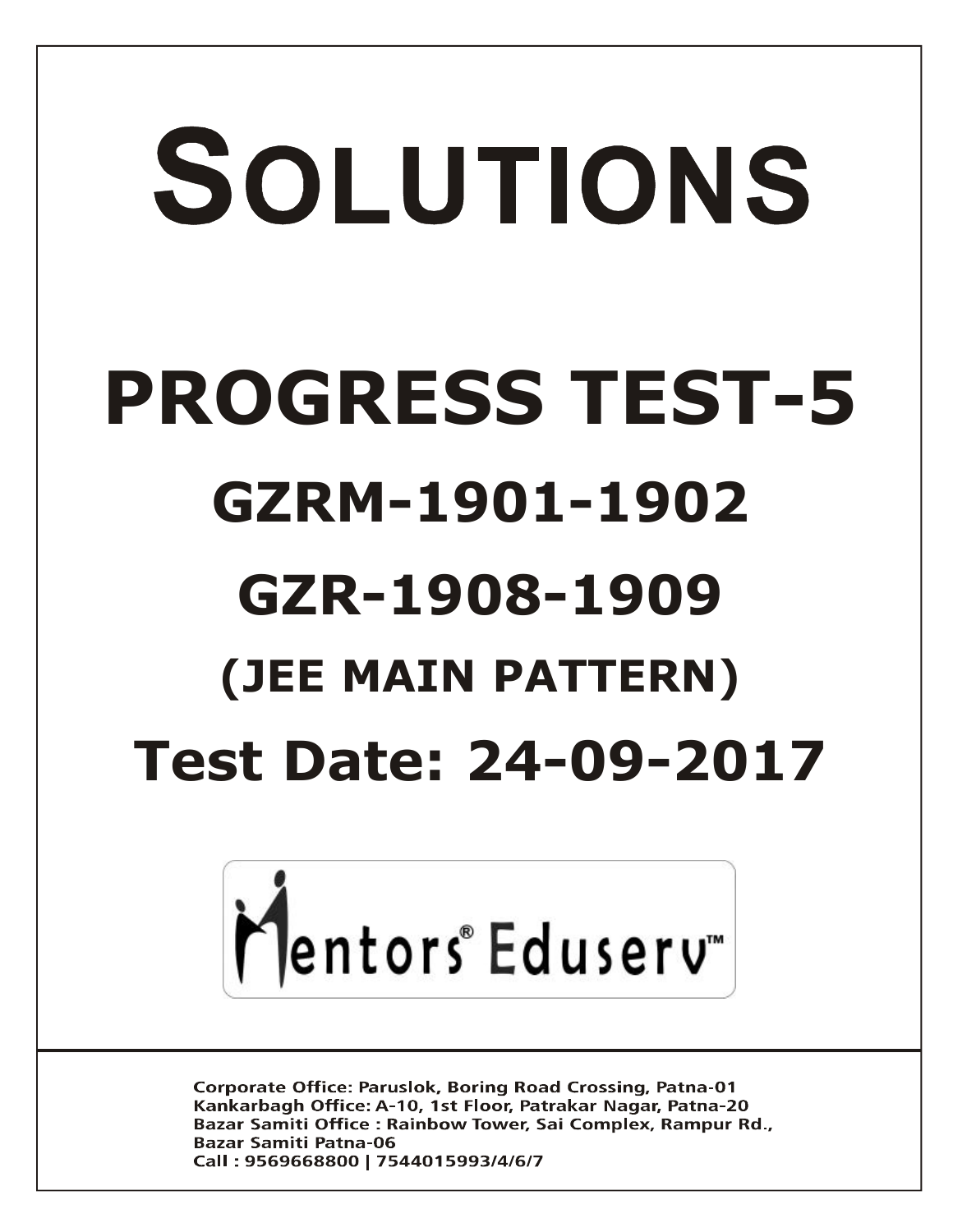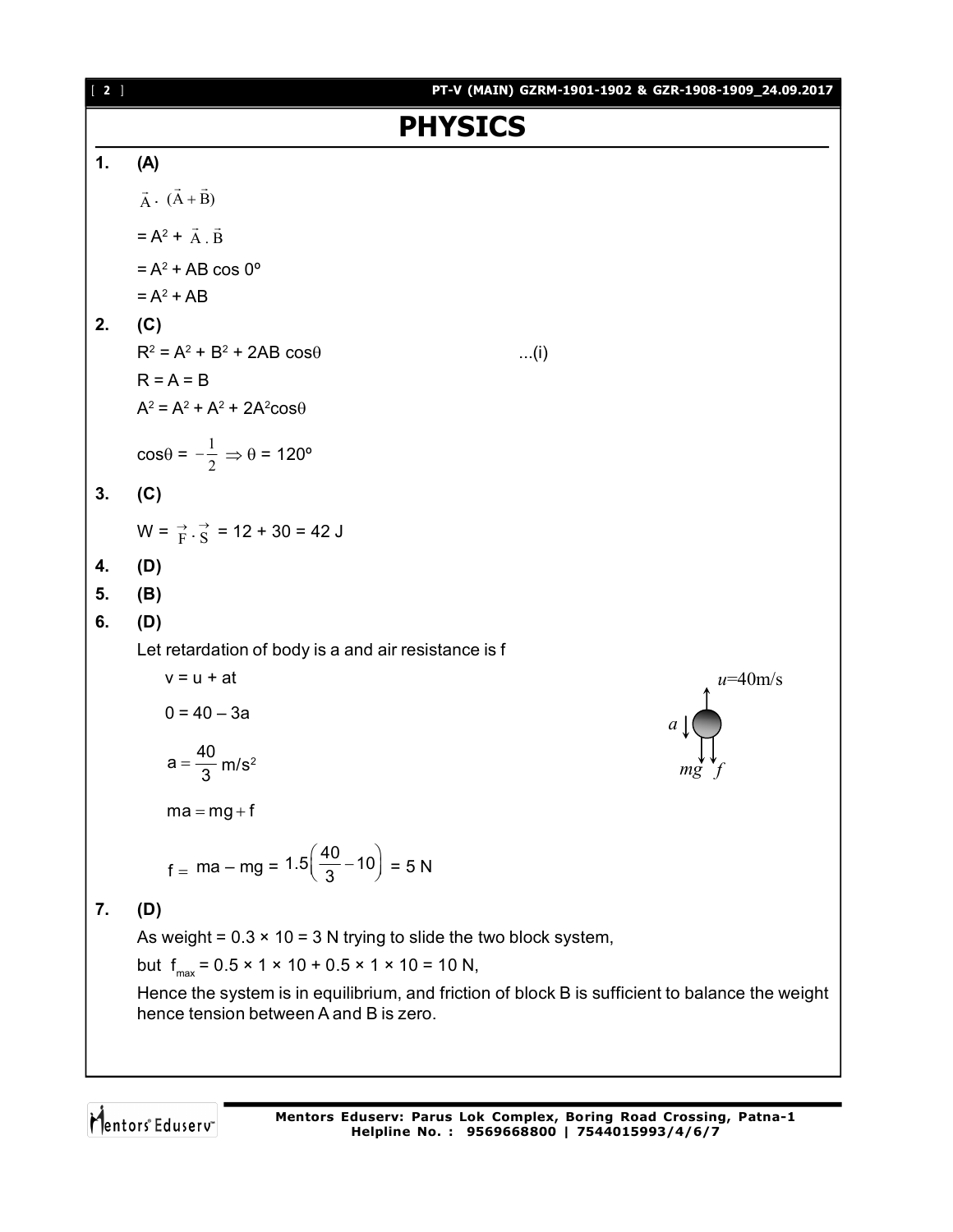# **PT-V (MAIN) GZRM-1901-1902 & GZR-1908-1909\_24.09.2017** [ **3** ]

**8. (A)** During downward motion:  $F = mg\sin\theta - \mu mg\cos\theta$ During upward motion:  $2F = mag \sin \theta + \mu mg \cos \theta$ Solving above two equations: we get 1<br>2 tan 3  $\mu = \frac{1}{6}$ tan $\theta$ **9. (A)** On cutting of string QR, the resultant force  $\mathsf{m}_\text{\tiny{1}}$  remains zero because its weight  $\mathsf{m}_\text{\tiny{1}}$ g is balance by the tension in the spring but on block  $\mathsf{m}_2$  a resultant upward force  $(\mathsf{m}_\text{\tiny{1}}-\mathsf{m}_\text{\tiny{2}})$ g is developed. Thus block m<sub>1</sub> will have no resultant acceleration whereas m<sub>2</sub> does have an upward acceleration given by  $\frac{m_1 + m_2}{m_2}$  $(m_1 - m_2)g$ m  $\overline{a}$ . **10. (D)** Surface between wall and A is smooth, so the system will fall with acceleration g. **11. (A)** s  $f_s = \mu \text{ mgcos} \theta = 0.7 \times 2 \times 9.8 \times \frac{\sqrt{3}}{2} > 9.8$ 2  $=\mu$  mgcos  $\theta$  = 0.7  $\times$  2  $\times$  9.8  $\times \frac{\sqrt{6}}{2}$  > 9.  $\therefore$  f = mgsin  $\theta$  = 9.8 **12. (D)**  $T = 0$ ,  $a = a$ **13. (A)**  $mv \frac{dv}{dr} = -Ax$  $\frac{dv}{dx} = -Ax \implies$ 0 x  $\int_{v}^{v}$ mv dv =  $-\int_{0}^{x} Ax dx$   $\Rightarrow$  m $\frac{v^{2}}{2} = A \frac{x^{2}}{2}$  $\frac{v^2}{2} = A \frac{x^2}{2}$   $\Rightarrow$   $x = v \sqrt{\frac{m}{A}}$ A  $=$ **14. (C)**  $\vec{a} = \frac{\vec{F}}{} = \frac{3\hat{i} + \hat{j}}{24}$ m 0.1  $=\frac{F}{F}=\frac{3i+1}{2i}$  $\overline{\phantom{a}}$  $\vec{a} = \frac{\vec{F}}{m} = \frac{3\hat{i} + \hat{j}}{0.1} = 30\hat{i} + 10\hat{j}$  $\vec{r}(t) = \vec{r}(0) + \vec{u}t + \frac{1}{6}\vec{a}t^2$ 2  $= \vec{r}(0) + \vec{u}t + \frac{1}{2}$   $\vec{r}(t) = \hat{i}(5t + 15t^2) + \hat{j}(-2 - 2t + 5t^2)$  $x = 10$   $\Rightarrow$   $5t + 15t^2 = 10$   $\Rightarrow$   $t =$ 2  $\frac{1}{3}$ s  $y = -2 - 2t + 5t^2 = -\frac{10}{6}$ m <u>9</u>  $=-2-2t+5t^2=-1$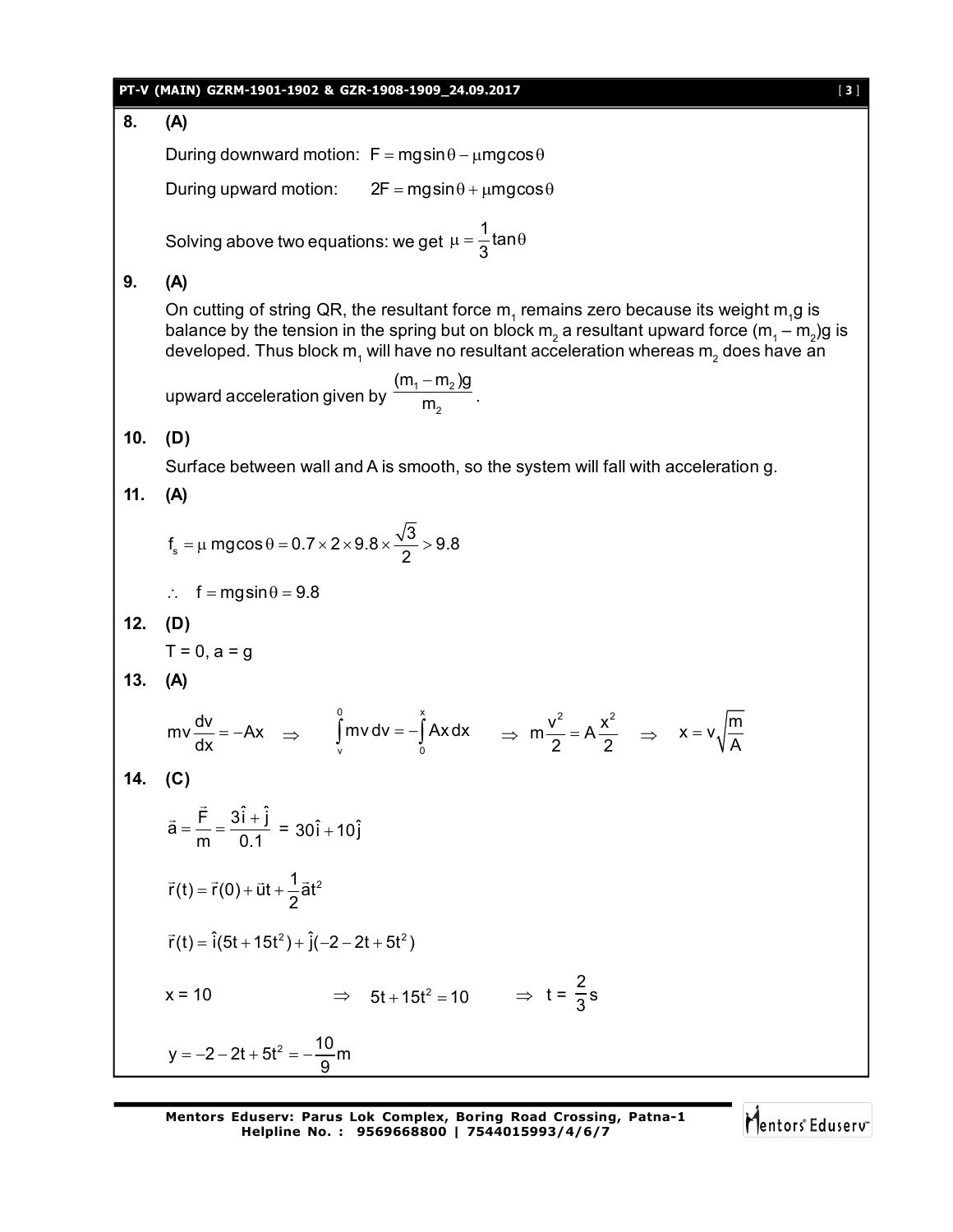| [4] |                                                                                                  | PT-V (MAIN) GZRM-1901-1902 & GZR-1908-1909_24.09.2017 |               |
|-----|--------------------------------------------------------------------------------------------------|-------------------------------------------------------|---------------|
| 15. | (C)                                                                                              |                                                       |               |
|     | $a_{A} = \frac{3mg - 2mg}{2m} = \frac{g}{2}$                                                     | $\frac{\sqrt{kx}}{4} = 3mg$                           | $\frac{B}{2}$ |
|     | and $a_B = \frac{mg}{m} = g$                                                                     | 2mg                                                   | mg            |
| 16. | (B)                                                                                              |                                                       |               |
|     | $v = \alpha \sqrt{x} \implies \frac{dx}{dt} = \alpha x^{1/2}, \qquad x^{-1/2} dx = \alpha dt,$   |                                                       |               |
|     | $\int_{0}^{x} x^{-1/2} dx = \alpha \int_{0}^{1} dt, \qquad 2\sqrt{x} = \alpha t.$                | $x \propto t^2$                                       |               |
| 17. | (A)                                                                                              |                                                       |               |
|     | This is the situation similar to elastic collision of ball impinging on floor and bouncing back. |                                                       |               |
| 18. | (B)                                                                                              |                                                       |               |
|     | $\frac{2u\sin(\alpha-\beta)}{g\cos\beta} = \frac{ucos(\alpha-\beta)}{g\sin\beta}$                |                                                       |               |
|     | $\therefore$ tan( $\alpha - \beta$ ) = $\frac{1}{2}$ cot $\beta$                                 |                                                       |               |
| 19. | (C)                                                                                              |                                                       |               |
|     | $\vec{V}_{w} = \frac{V}{\sqrt{2}} \hat{i} + \frac{V}{\sqrt{2}} \hat{j}$                          |                                                       |               |
|     | $V_m = (at) \hat{j}$                                                                             |                                                       |               |
|     | $\vec{V}_{wm} = \frac{v}{\sqrt{2}} \hat{i} + \left(\frac{v}{\sqrt{2}} - at\right) \hat{j}$       |                                                       |               |
|     | It appears due east when, $\frac{v}{\sqrt{2}} - at = 0$                                          |                                                       |               |
|     |                                                                                                  |                                                       |               |
|     | $\therefore$ t = $\frac{v}{\sqrt{2}a}$                                                           |                                                       |               |
|     |                                                                                                  |                                                       |               |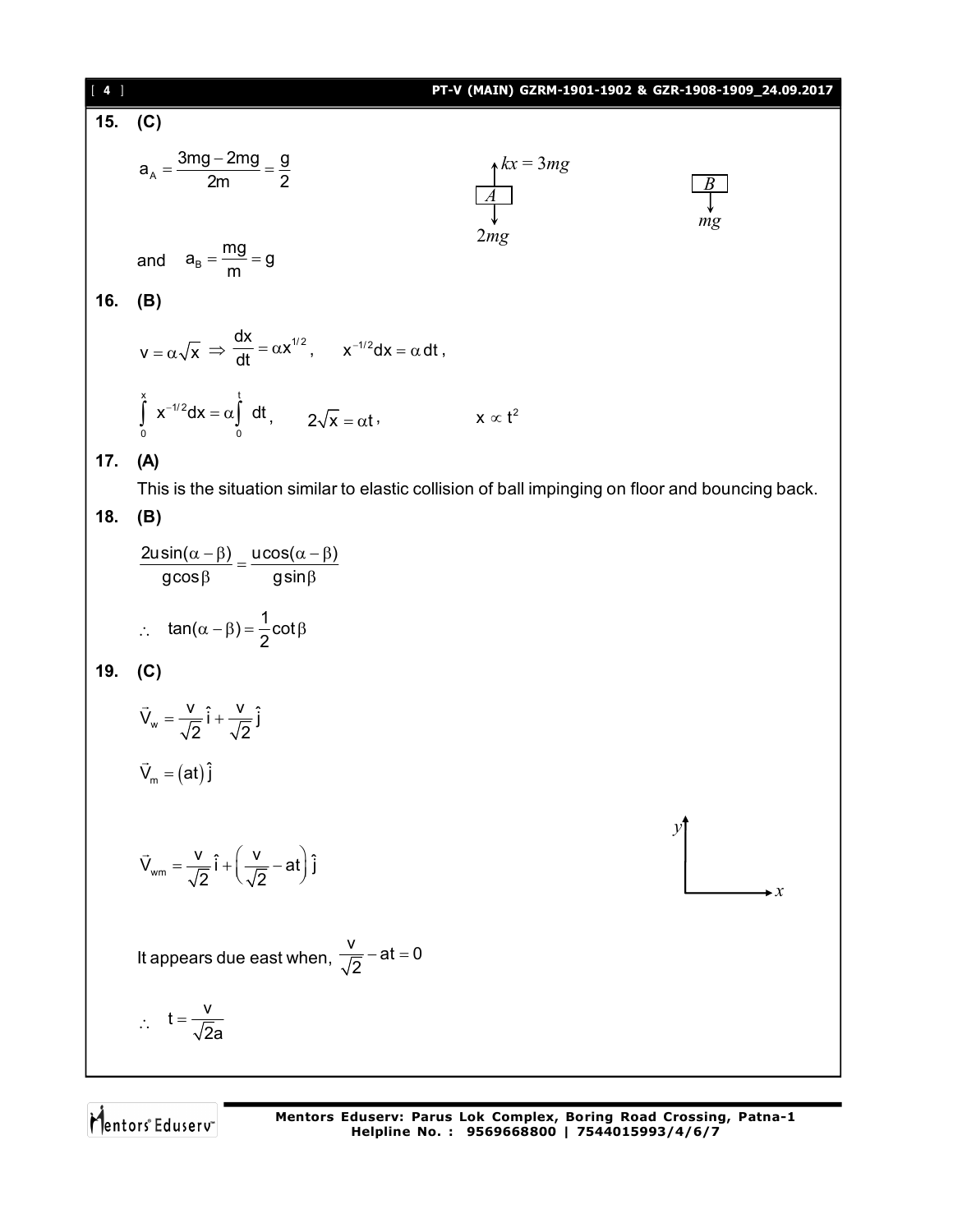# **PT-V (MAIN) GZRM-1901-1902 & GZR-1908-1909\_24.09.2017** [ **5** ]

20. (C)  
\n
$$
\vec{r} = 4 \sin 2\pi t \hat{i} + 4 \cos 2\pi t \hat{j}
$$
  
\n $x = 4 \sin 2\pi t$   
\n $y = 4 \cos 2\pi t$   
\n $x^2 + y^2 = 16 \sin^2 2\pi + 16 \cos^2 2\pi t$   
\n21. (B)  
\n21. (B)  
\n21. (C)  
\n22. (D)  
\n $\frac{1}{2}(t_1 + t_2) a_t t_1 = 4$  ...(ii)  
\n $t_1 + t_2 = 4$  ...(iii)  
\n $\frac{1}{a_1} + \frac{1}{a_2} = 2$   
\n22. (B)  
\n $AB' = u \cos 60^\circ \times t = \frac{u t}{2}$   
\nFrom  $\triangle ABB'$   $\cos 30^\circ = \frac{AB'}{AB}$   
\nor  $AB = \frac{2AB'}{\sqrt{3}} = \frac{2 \times u t}{2 \times \sqrt{3}} = \frac{u t}{\sqrt{3}}$   
\n23. (B)  
\n $a = -s$ ,  $v \frac{dv}{ds} = -s$ ,  $\int_{v_0}^0 v dv = -\int_0^{\frac{1}{2}} s ds$ ,  $\frac{v_0^2}{2} = \frac{s^2}{2} \implies s = v_0$   
\n24. (B)  
\nA tany instant of time, let the length of the string BP = 1, and the length PA = 1, ... in a further time  
\nt, let B move to the right by x and A move down by y, while P moves to the right by u t. As the  
\nlength of the string must remain constant.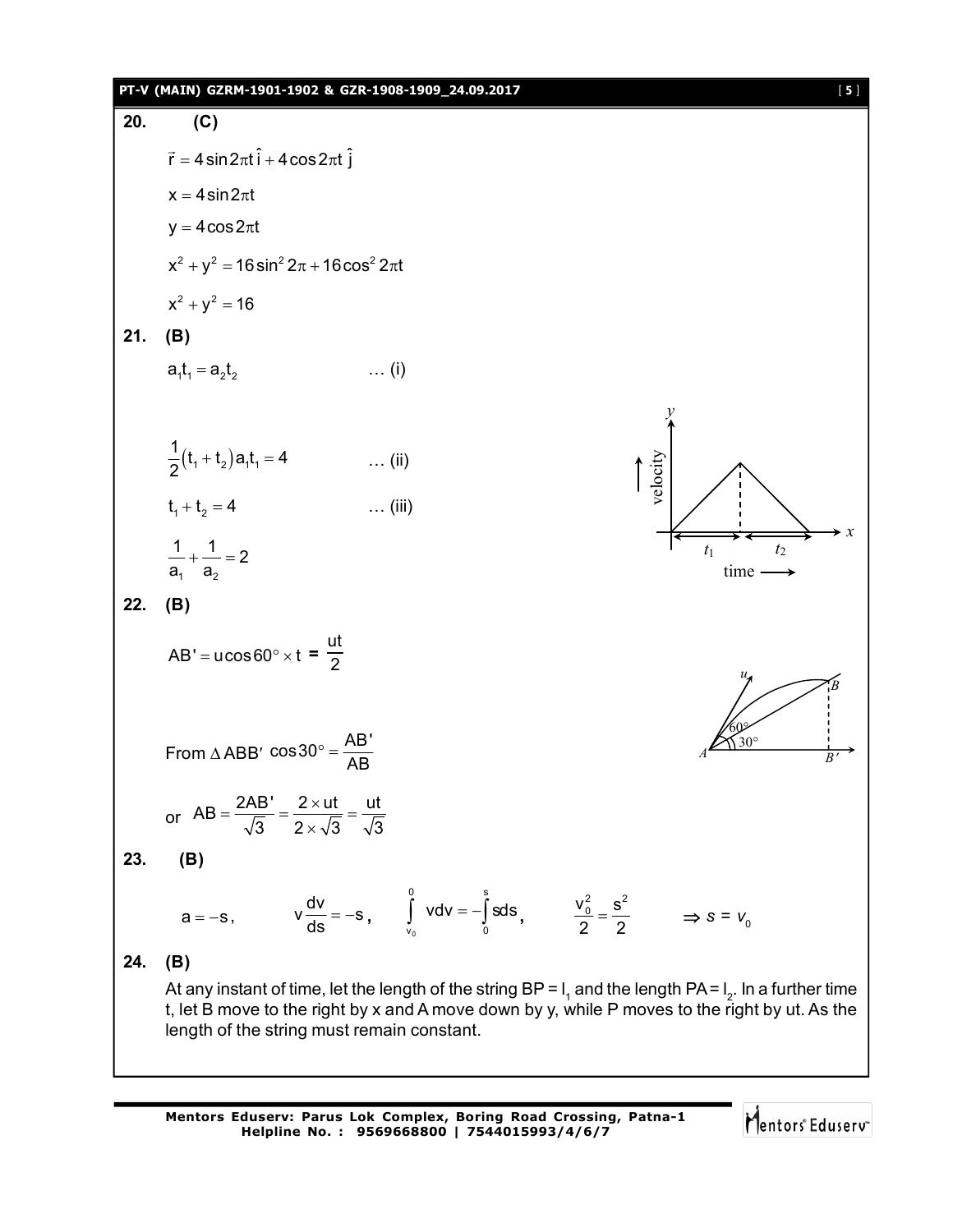$l_1 + l_2 = (l_1 - x + ut) + (l_2 + y)$ or  $x = ut + y$ or  $\dot{x} = u + \dot{y}$  $\mathbf{x} = \mathbf{s}$  peed of B to the right  $= \mathsf{v}_{\mathsf{B}}$  ,  $\mathbf{y} = \mathsf{downward}$  speed of A =  $\mathsf{v}_{\mathsf{A}}$  $\therefore$   $V_B = U + V_A$ . Also  $\dot{v}_B = \dot{v}_A$ or  $a_B = a_A$ **25. (B)**  $x = 4(t-2) + a(t-2)^2$ At  $t = 0$ ,  $x = -8 + 4a = 4a - 8$ ,  $v = \frac{dx}{dt} = 4 + 2a(t - 2)$ dt  $=\frac{an}{4}$  = 4 + 2a(t - 2 At  $t = 0$ ,  $v = 4 - 4a = 4(1 - a)$ But acceleration, 2 2  $a = \frac{d^2x}{d^2}$  $=\frac{d^{2}x}{dt^{2}}$  = 2a **26. (B)** Distance = 2 2  $\int\limits_{0}$ v dt =  $\int\limits_{0}^{1}$ 2t dt = 4 m Average speed = 4  $\frac{1}{2}$  = 2 m/s  $\frac{v}{\sqrt{2}}$  = (2t) rad/s  $\omega = \frac{V}{R} = (2t) \text{ rad/s}, \qquad \theta =$ 2  $\int\limits_0^\infty \omega \, \mathsf{d} \mathsf{t} \ = \mathsf{4} \ \mathsf{rad}$  $\therefore$  Displacement = 2Rsin $\frac{8}{2}$  $\theta$  = (2 sin 2) m Average velocity =  $\sin 2$  m/s **27. (B)** ucos $53^\circ$  = v cos $37^\circ$  $\Rightarrow 100 \times \frac{3}{5} = v \times \frac{4}{5}$  $\times \frac{8}{5}$  =  $\sqrt{6}$   $\times \frac{1}{5}$   $\Rightarrow$   $\sqrt{6}$  = 75 m/s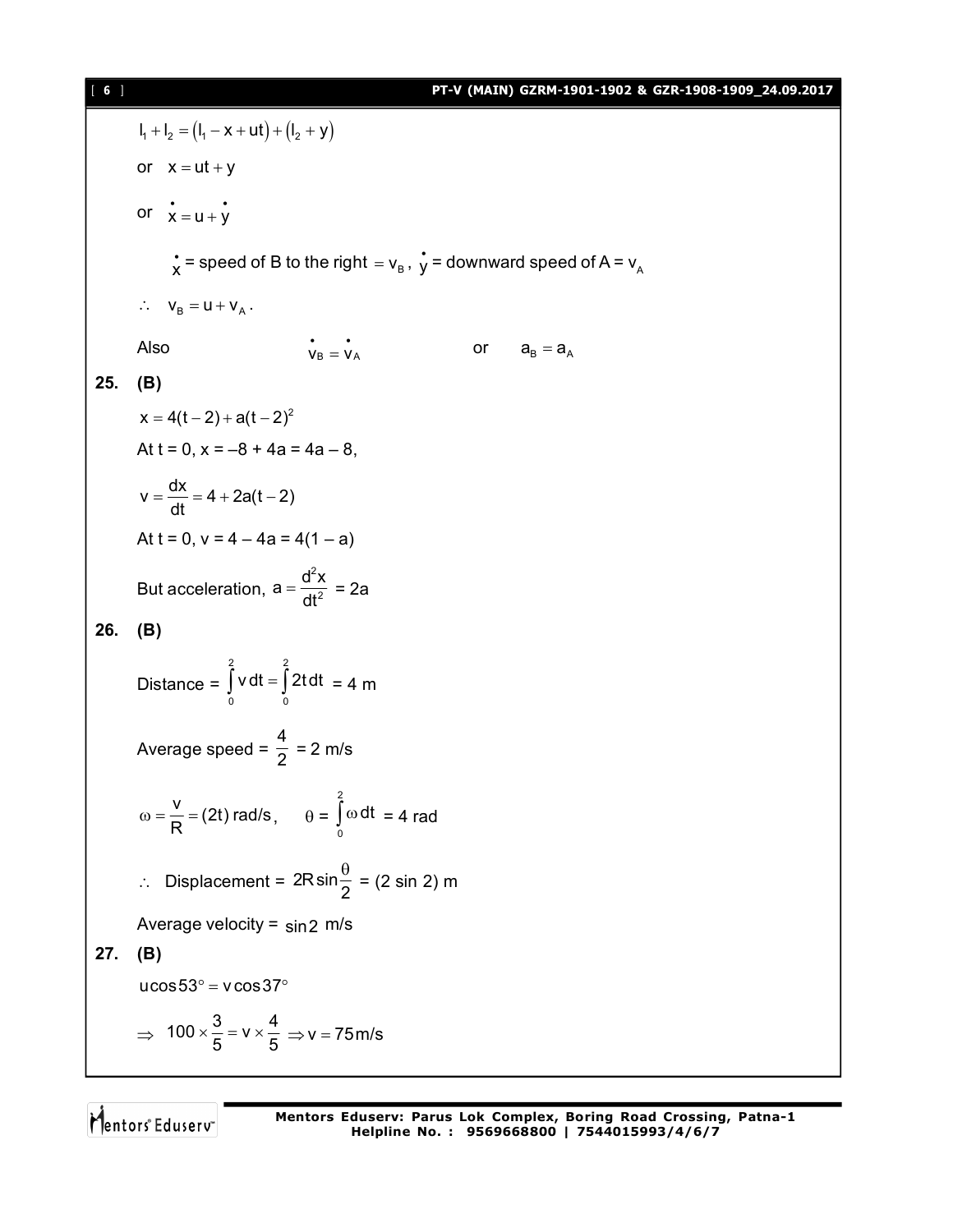# **PT-V (MAIN) GZRM-1901-1902 & GZR-1908-1909\_24.09.2017** [ **7** ]

$$
v_y = -v \sin 37^\circ = -45 \text{ m/s}
$$
\n
$$
u_y = u \sin 53^\circ = 80 \text{ m/s}
$$
\n
$$
v_y = u_y + gt \implies -45 = 80 - 10t
$$
\nt = 12.5s  
\n28. (C)  
\n
$$
v^2 - u^2 = 2al \text{ and } v^2 - u^2 = 2a\frac{1}{2} = al \text{ or } 2(v^2 - u^2) = 2al
$$
\nEquating, 2(v<sup>2</sup> - u<sup>2</sup>) = v<sup>2</sup> - u<sup>2</sup> or v<sup>2</sup> = u<sup>2</sup> + \frac{v^2 - u^2}{2} = \frac{v^2 + u^2}{2} \text{ or } v' = \sqrt{\frac{v^2 + u^2}{2}}\n29. (B)  
\nIf u is the initial speed of the second stone, then  
\n
$$
0 = u^2 - 2g(4h)
$$
\nor  $u = \sqrt{8gh}$   
\nIf they meet at the height x from ground,  
\nFor A, h – x =  $\frac{1}{2}gt^2$   
\nFor B,  
\n
$$
x = (\sqrt{8gh})t - \frac{1}{2}gt^2
$$
\n
$$
∴ h = \sqrt{8gh}t
$$
\nor  $t = \sqrt{\frac{h}{8g}}$   
\n30. (D)  
\n
$$
h = \frac{1}{2}gt^2
$$
  
\n
$$
∴ \frac{1}{2}h = \frac{1}{2}gt^2
$$
  
\n
$$
∴ \frac{1}{2}h = \frac{1}{2}gt^2
$$
  
\n
$$
∴ \frac{1}{2}h = \frac{1}{2}gt^2
$$
  
\n
$$
∴ \frac{1}{2}gt^2 = \frac{1}{2}gt^2
$$
  
\n
$$
∴ \frac{1}{2}gt^2 = \frac{1}{2}gt^2
$$
  
\n
$$
∴ \frac{1}{2}gt^2 = \frac{1}{2}gt^2
$$
  
\n
$$
∴ \frac{1}{2}gt^2 = \frac{1}{2}gt^2
$$
  
\n
$$
∴ \frac{1}{2}gt^2 = \frac{1}{2}gt^2
$$
  
\n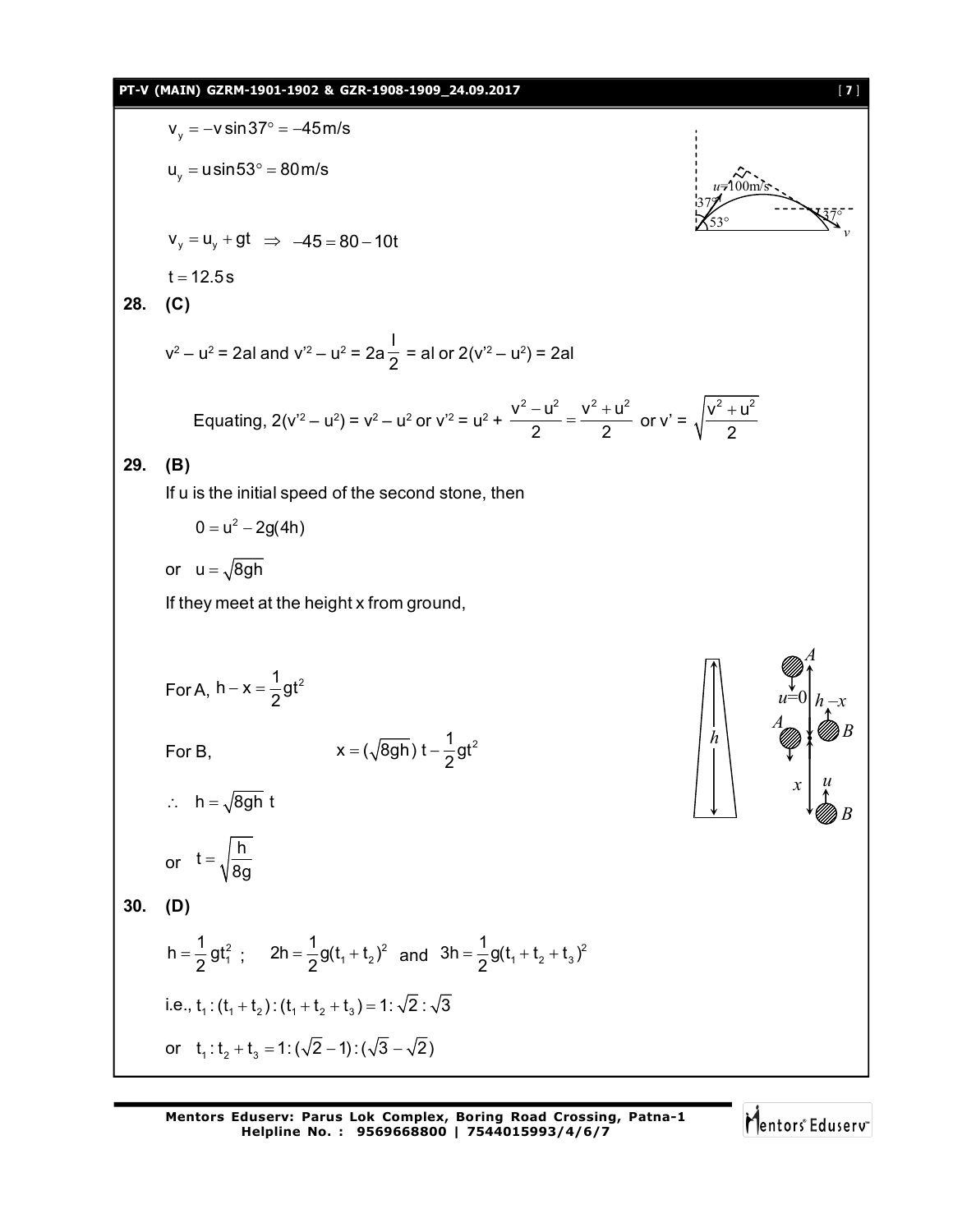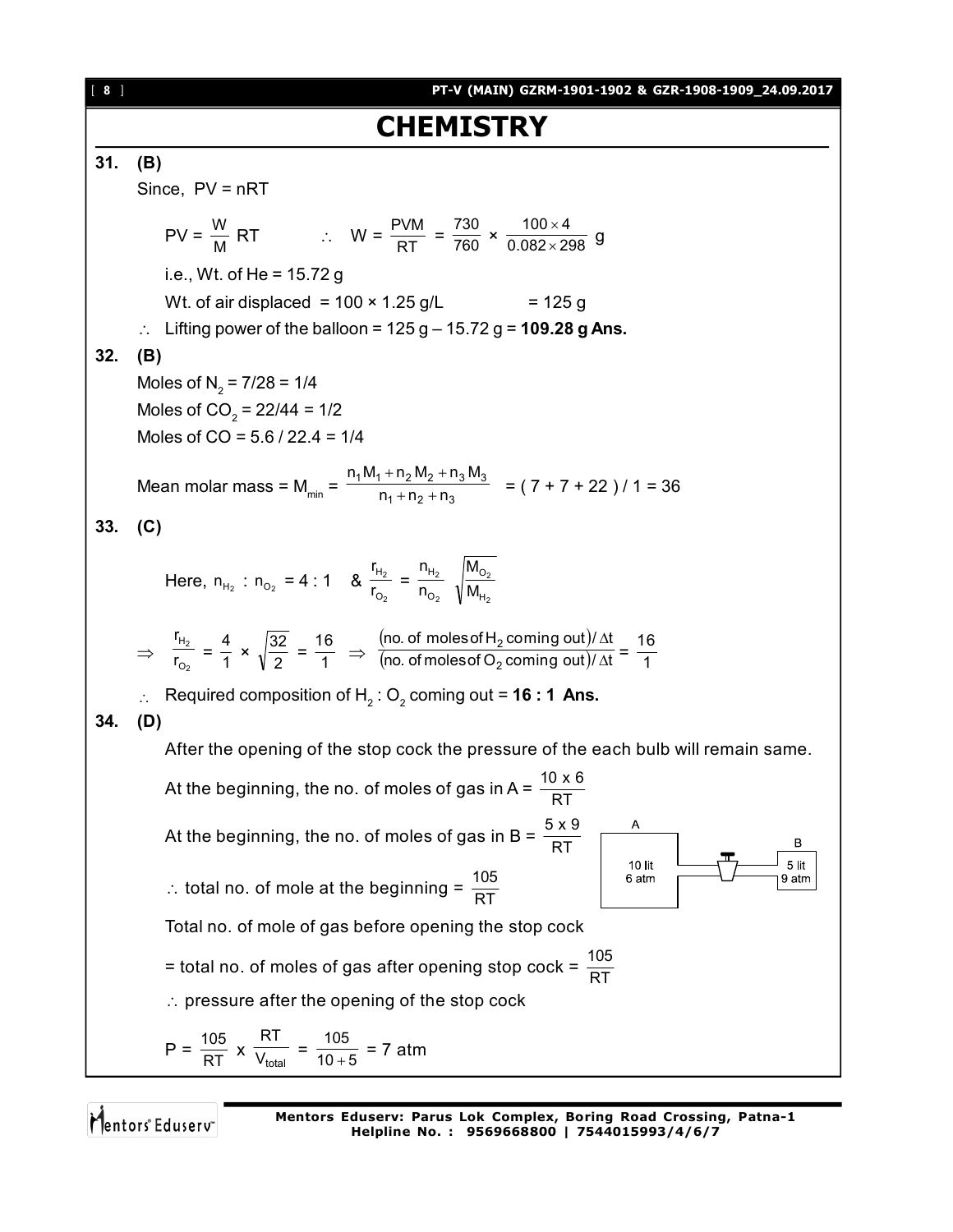#### **PT-V (MAIN) GZRM-1901-1902 & GZR-1908-1909\_24.09.2017** [ **9** ]

**35. (C)**  $K.E_{max} = E_{photon} - \phi$  $\frac{1}{2}$ mv<sup>2</sup> =  $\frac{hc}{2}$ 2  $=\frac{1}{2}-\phi$ λ on calculation  $V = 2.18\sqrt{2} \times 10^6 \text{ m/s}$ **36. (B)** (Pressure of He) $_{\rm \!A}$  = (Pressure of He) $_{\rm \!B}$  $\Rightarrow$   $\frac{2 \times \cancel{R} \times 400}{2.56}$ 8.21  $\frac{\times 400}{\approx 0.500} = \frac{n \times \cancel{R} \times 500}{\cancel{R}}$ 8.21  $\times$  $\Rightarrow$  n =  $\frac{8}{5}$  moles  $(P_{\text{He}})_{\text{B}} = \frac{8}{5} \times \frac{R \times 500}{8.21} = 8 \text{ atm}$  $=\frac{8}{5}\times\frac{R\times500}{3.04}=8$ **37. (B)** ratio by mass =  $\frac{362}{H_2}$  $CO<sub>2</sub>(g)$  2.2  $H_2(g)$  1  $=$ ratio by mole = 2.2  $\frac{44}{44} = \frac{1}{4} \times \frac{2}{4} = \frac{1}{4}$  $1$  20 1 10 2  $=\frac{1}{22} \times \frac{2}{4} = -$ So, ratio by molecules  $=$   $\frac{1.4 \times 10^{4}}{10 \times N_{A}}$  $1 \times N_A$  1  $10 \times N_A$  10  $=\frac{1\times N_{A}}{10^{11}}$  $\times$ **38. (C)** w  $\frac{1}{M}$  =  $1 \times 22.4 \times 10^{-3}$ 22.4  $\frac{\times 22.4 \times 10^{-3}}{22.4}$  M = 78 g  $n =$ 78  $\frac{1}{13}$  = 6  $\therefore$  MF = (CH)<sub>6</sub> or C<sub>6</sub>H<sub>6</sub> **39. (C)** C is the limiting reagent.

Q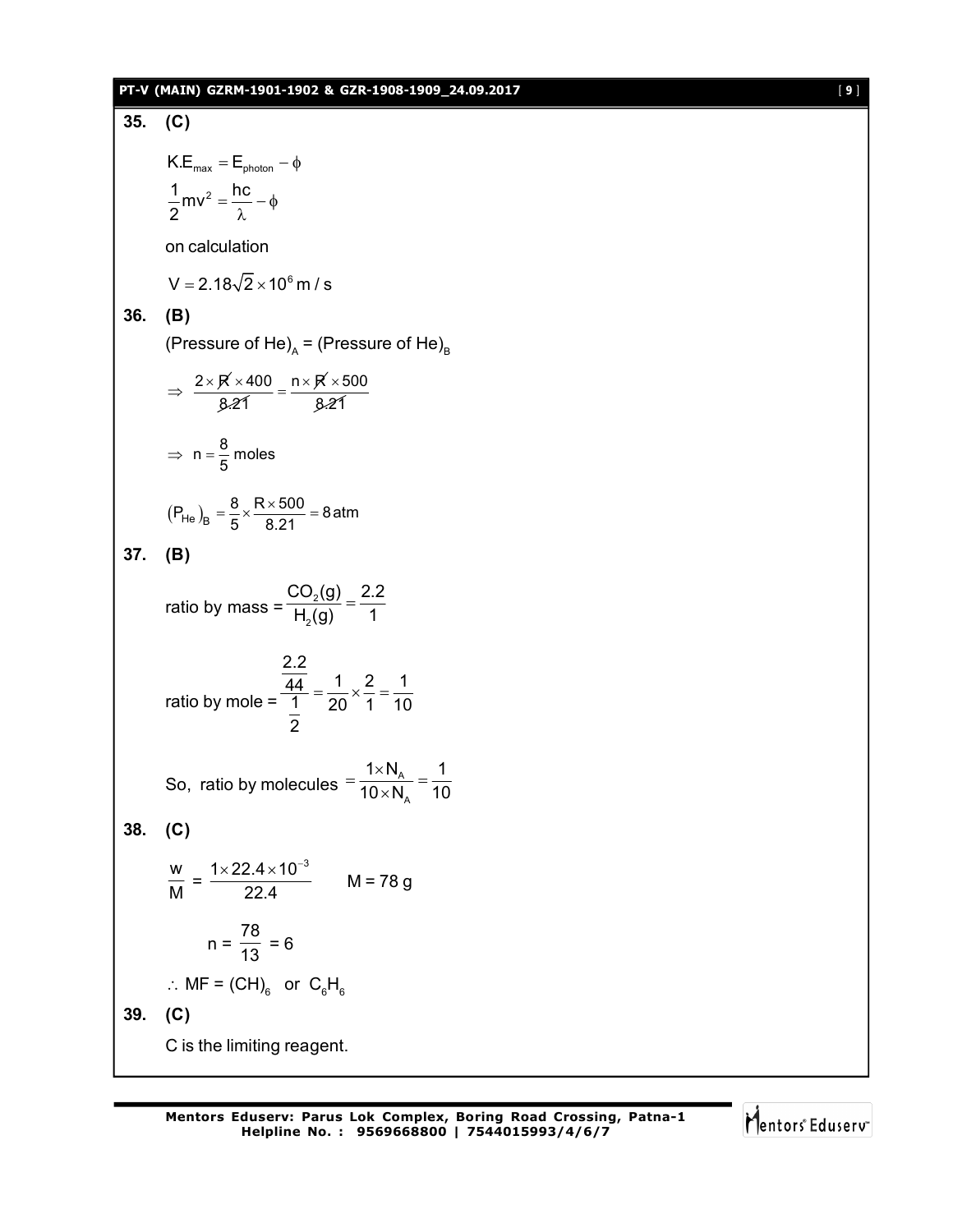| $[10]$ | PT-V (MAIN) GZRM-1901-1902 & GZR-1908-1909_24.09.2017                                                                                                                              |
|--------|------------------------------------------------------------------------------------------------------------------------------------------------------------------------------------|
| 40.    | 41. (D)<br>(C)                                                                                                                                                                     |
| 42.    | (A)                                                                                                                                                                                |
|        | $_{37}$ Rb : [Kr] 5s <sup>1</sup>                                                                                                                                                  |
| 43.    | (B)                                                                                                                                                                                |
|        | Angular momentum = $\frac{nh}{2\pi}$                                                                                                                                               |
| 44.    | (A)                                                                                                                                                                                |
|        | $Pv = nRT \Rightarrow 0.821 \times v = 10 \times 0.0821 \times T$                                                                                                                  |
|        | $v = T \implies Log v = Log T$                                                                                                                                                     |
|        | $\vee$ 607<br>$45^{\circ}$<br>Log T                                                                                                                                                |
| 45.    | (C)                                                                                                                                                                                |
|        | $\frac{r_{H_e}}{r_{H_2}} = \frac{P_{H_e}}{P_{H_2}} \sqrt{\frac{M_{H_2}}{M_{He}}}$                                                                                                  |
|        | $\frac{10}{r_{H_2}} = \frac{1000}{2000} \sqrt{\frac{2}{\frac{4}{\cancel{5}}}}$                                                                                                     |
|        | $r_{H_2} = 20\sqrt{2} \text{ torr } \text{min}^{-1}$                                                                                                                               |
| 46.    | (B)                                                                                                                                                                                |
|        | Due to smaller size and half filled atomic orbital.                                                                                                                                |
| 47.    | (C)                                                                                                                                                                                |
|        | In $[\Delta H_{\text{ion}}]_{\text{III}}$ & $[\Delta H_{\text{ion}}]_{\text{IV}}$ has sudden jump so after removal of three electrons element acheived<br>inert gas configuration. |
| 48.    | (B)                                                                                                                                                                                |
|        | $Pb > Pb^{2+} > Pb^{4+}$                                                                                                                                                           |
| 49.    | (A)                                                                                                                                                                                |
|        | $E_n = \frac{I.E. + E_A}{2}$ (Here I.E. & E <sub>A</sub> in ev/atom)                                                                                                               |
|        | $E_n = \frac{I.E. + E_A}{540}$ KJ/mol                                                                                                                                              |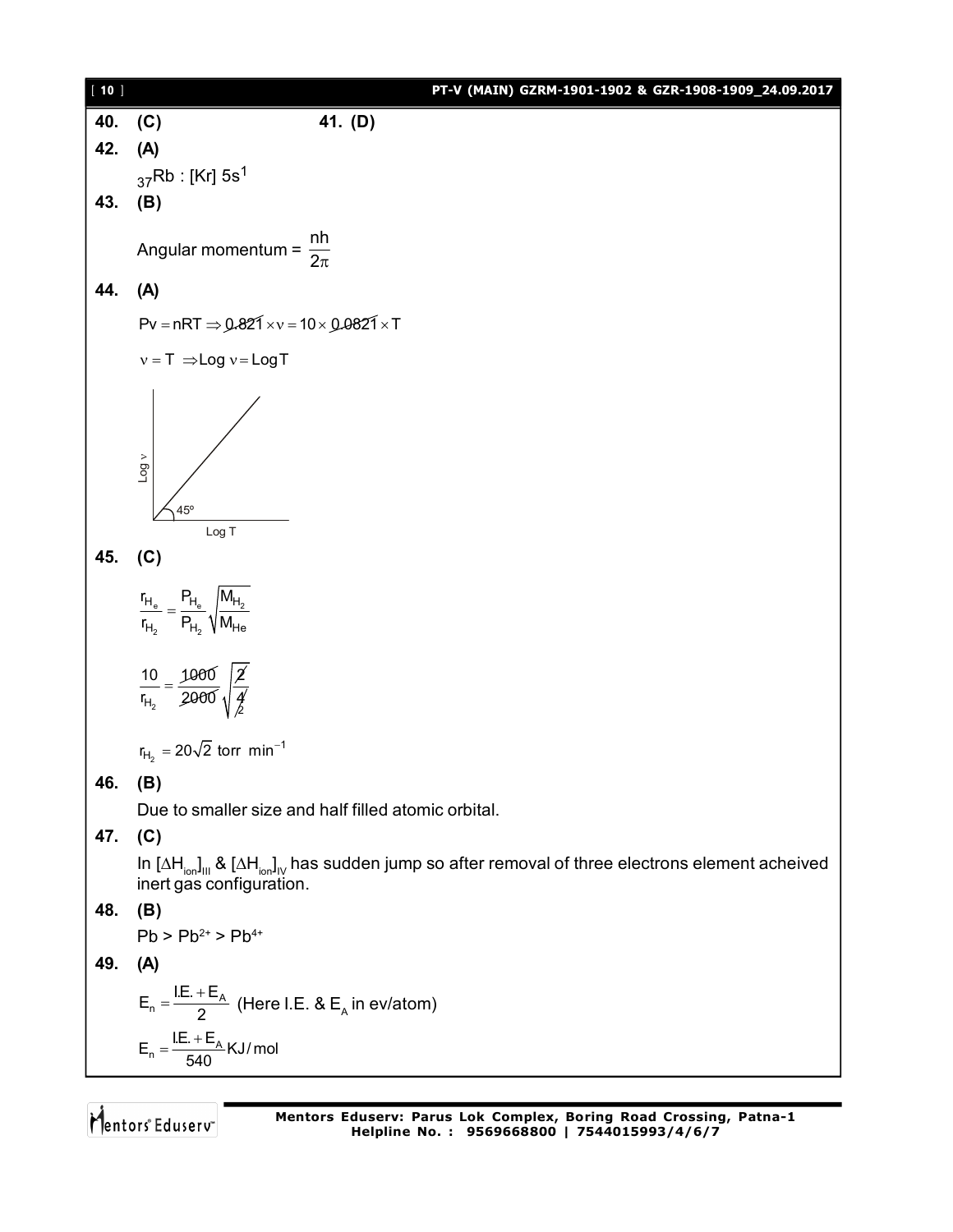|     | PT-V (MAIN) GZRM-1901-1902 & GZR-1908-1909_24.09.2017                                                                                                         |          |          | $[11]$                                                                                                                                                                                     |
|-----|---------------------------------------------------------------------------------------------------------------------------------------------------------------|----------|----------|--------------------------------------------------------------------------------------------------------------------------------------------------------------------------------------------|
| 50. | (B)                                                                                                                                                           |          |          |                                                                                                                                                                                            |
|     | $(\Delta Heg)$ l is exothermic whereas $(\Delta Heg)$ II is endothermic.                                                                                      |          |          |                                                                                                                                                                                            |
| 51. | (B)                                                                                                                                                           |          |          |                                                                                                                                                                                            |
|     | $(A)$ Mg                                                                                                                                                      | $(B)$ Na | $(C)$ Ne | (D) F                                                                                                                                                                                      |
|     | 1P <sub>1</sub> Na < Mg < F < Ne<br>$\downarrow$ $\downarrow$ $\downarrow$ $\downarrow$ $\downarrow$<br>$2p^6$ 3 <sup>2</sup> 2p <sup>4</sup> 2p <sup>5</sup> |          |          |                                                                                                                                                                                            |
|     | After loss of one electron                                                                                                                                    |          |          |                                                                                                                                                                                            |
|     | $1P_{2}$ = Mg < F < Ne < Na                                                                                                                                   |          |          |                                                                                                                                                                                            |
| 52. | (B)                                                                                                                                                           |          |          |                                                                                                                                                                                            |
|     | (i) $Na2CO3$ form by option V and it is not dicomposed due to high lattic energy.                                                                             |          |          |                                                                                                                                                                                            |
|     | (ii) D-block elements are most likely to forms coloured ionic compound option $- X$                                                                           |          |          |                                                                                                                                                                                            |
|     | atomic radius.                                                                                                                                                |          |          | (iii) As per option above given mention electronic configuration element is (Kr) krypton and<br>this is belong from inert gases Group VIII-A and has vender wall forces. So it has largest |
|     | (iv) Option (W) can forms only oxides.                                                                                                                        |          |          |                                                                                                                                                                                            |
|     | Like - MgO                                                                                                                                                    |          |          |                                                                                                                                                                                            |
| 53. | (A)                                                                                                                                                           |          |          |                                                                                                                                                                                            |
|     | $Ni = 3d$                                                                                                                                                     |          |          |                                                                                                                                                                                            |
|     | $Pd = 4d$                                                                                                                                                     |          |          |                                                                                                                                                                                            |
|     | $Pt = 5d$                                                                                                                                                     |          |          |                                                                                                                                                                                            |
|     | $1P_1 = 3d < 4d < 5d$                                                                                                                                         |          |          |                                                                                                                                                                                            |
| 54. | (B)                                                                                                                                                           |          |          |                                                                                                                                                                                            |
|     | Conceptual.                                                                                                                                                   |          |          |                                                                                                                                                                                            |
| 55. | (D)                                                                                                                                                           |          |          |                                                                                                                                                                                            |
|     | $B < S < P < F$ (Data base)                                                                                                                                   |          |          |                                                                                                                                                                                            |
| 56. | (B)                                                                                                                                                           |          |          |                                                                                                                                                                                            |
| 57. | All ions has 10 electrons. (iso-electronic species)<br>(A)                                                                                                    |          |          |                                                                                                                                                                                            |
|     | Cl > F > Br > 1                                                                                                                                               |          |          |                                                                                                                                                                                            |
| 58. | (B)                                                                                                                                                           |          |          |                                                                                                                                                                                            |
|     | $x - c = ?$                                                                                                                                                   |          |          |                                                                                                                                                                                            |
|     | $dx - x = 1.0 \text{ Å}$                                                                                                                                      |          |          |                                                                                                                                                                                            |
|     | $dc - c = 1.54$ Å                                                                                                                                             |          |          |                                                                                                                                                                                            |
|     | En of $x = 3.00$                                                                                                                                              |          |          |                                                                                                                                                                                            |
|     | En of $c = 2.00$                                                                                                                                              |          |          |                                                                                                                                                                                            |
|     |                                                                                                                                                               |          |          |                                                                                                                                                                                            |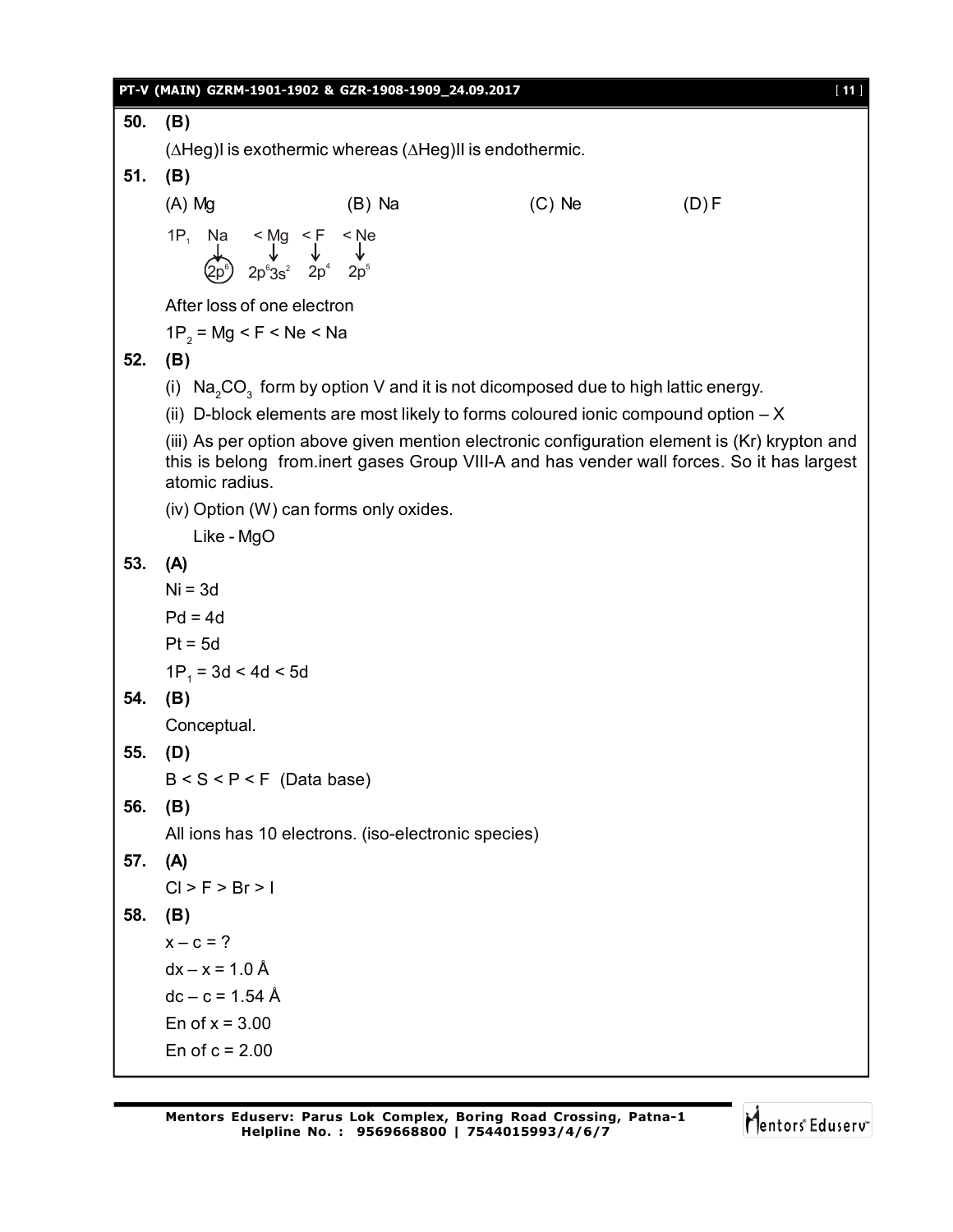| $[12]$ | PT-V (MAIN) GZRM-1901-1902 & GZR-1908-1909_24.09.2017                                                                                                                                                                                                |  |
|--------|------------------------------------------------------------------------------------------------------------------------------------------------------------------------------------------------------------------------------------------------------|--|
|        | $dA - B = r_A + r_B - 0.09$ ( $x_A - x_B$ )                                                                                                                                                                                                          |  |
|        | where $x_A$ = En of A                                                                                                                                                                                                                                |  |
|        | $x_B$ = En of B                                                                                                                                                                                                                                      |  |
|        | $dx - c = 0.50\text{\AA} + 0.77\text{\AA} - 0.09(3 - 2.00) = 1.18\text{\AA}$                                                                                                                                                                         |  |
| 59.    | (B)                                                                                                                                                                                                                                                  |  |
|        |                                                                                                                                                                                                                                                      |  |
|        | Size $\propto \frac{1}{\text{O}}$ oxidation state                                                                                                                                                                                                    |  |
| 60.    | (B)                                                                                                                                                                                                                                                  |  |
|        | Factual                                                                                                                                                                                                                                              |  |
|        | <b>MATHEMATICS</b>                                                                                                                                                                                                                                   |  |
| 61.    | (D)                                                                                                                                                                                                                                                  |  |
|        | For internal point $p(2, 8)$ 4 + 64 – 4 + 32 – $p < 0 \Rightarrow p > 96$ for which x intercept = $2\sqrt{1+p}$ also                                                                                                                                 |  |
|        | y intercept = $2\sqrt{4+p}$                                                                                                                                                                                                                          |  |
|        | circle cuts x and y axis. Hence no such value of p is possible                                                                                                                                                                                       |  |
| 62.    | (B)                                                                                                                                                                                                                                                  |  |
|        | Let $(\alpha, 3, -\alpha)$ be any point on $x + y = 3$                                                                                                                                                                                               |  |
|        | : equation of chord of contact is $ax + (3 - \alpha) y = 8$                                                                                                                                                                                          |  |
|        | i.e. $\alpha$ (x – y) + 3y – 9 = 0                                                                                                                                                                                                                   |  |
|        | $\therefore$ the chord passes through the point (3, 3) for all values of $\alpha$ .                                                                                                                                                                  |  |
| 63.    | (C)                                                                                                                                                                                                                                                  |  |
|        | The equation of the tangent at $(\alpha, \alpha)$ to $x^2 + y^2 = 2\alpha^2$ is $\alpha x + \alpha y = 2\alpha^2$ .                                                                                                                                  |  |
|        | Therefore slope of the tangent = $-\alpha/\alpha$ = -1                                                                                                                                                                                               |  |
| 64.    | Hence (C) is the correct answer.<br>(C)                                                                                                                                                                                                              |  |
|        | Equation of altitudes are $y = 5x + 13$ and $2x - 3y = 13$                                                                                                                                                                                           |  |
|        | Let $\frac{1}{H_{i-4}} - \frac{1}{H_i} = k \Rightarrow \frac{H_i - H_{i+1}}{H_i H_{i+4}} = k \Rightarrow (H_i - H_{i+1}) = k H_i H_{i+1}$                                                                                                            |  |
|        | (where k is the common difference of corresponding A.P.)                                                                                                                                                                                             |  |
|        | $\therefore \sum_{i=1}^{100} (-1)^i \left( \frac{H_i + H_{i+1}}{H_i - H_{i+1}} \right) = \sum_{i=1}^{100} \frac{(-1)^i}{k} \frac{(H_i + H_{i+1})}{H_i H_{i+1}} = \sum_{i=1}^{100} \frac{(-1)^i}{k} \left( \frac{1}{H_{i+1}} + \frac{1}{H_i} \right)$ |  |
|        |                                                                                                                                                                                                                                                      |  |

Mentors<sup>e</sup> Eduserv-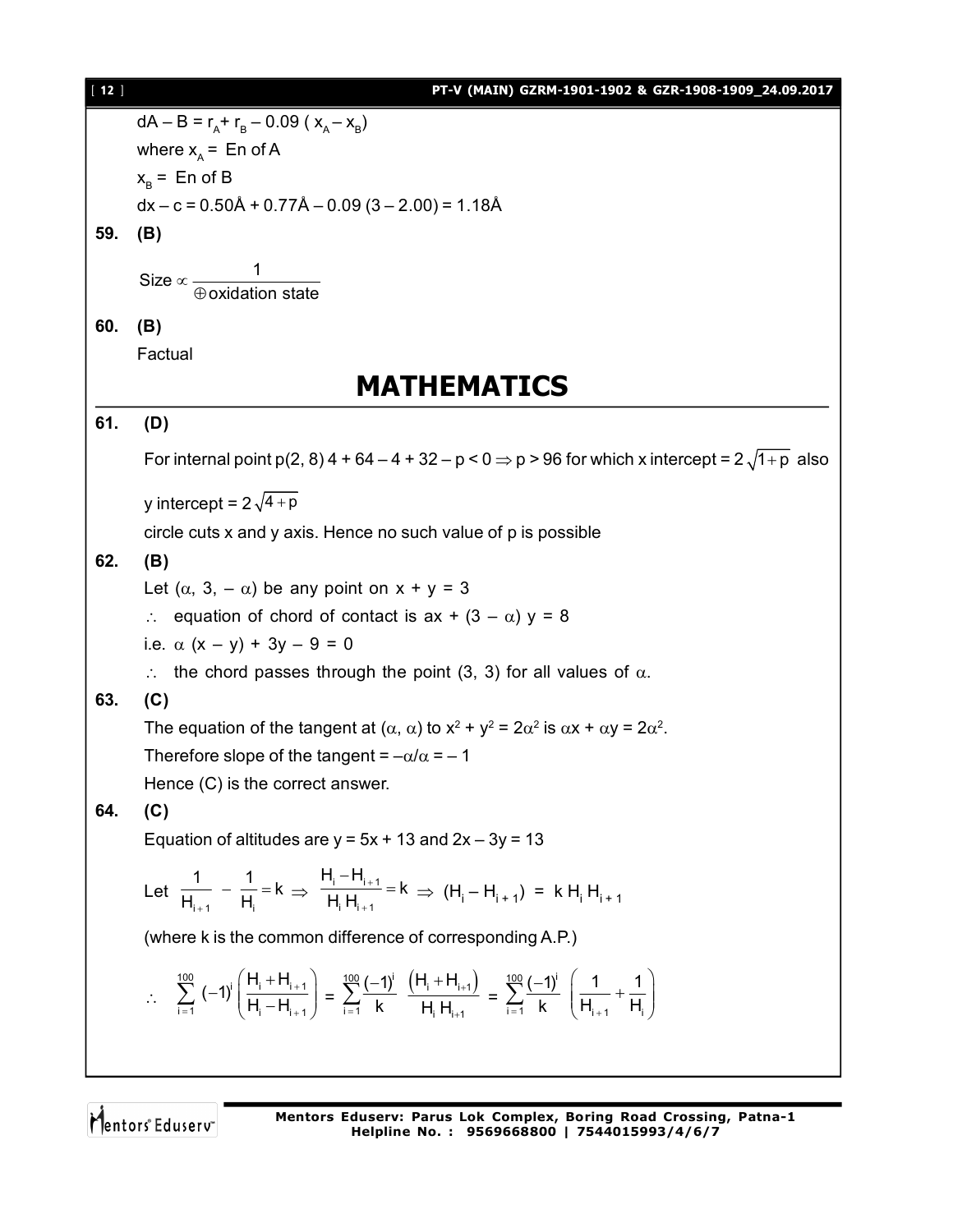**PT-V (MAIN) GZRM-1901-1902 & GZR-1908-1909\_24.09.2017** [ **13** ]

$$
\frac{1}{\kappa} \left[ \left( \frac{-1}{H_2} - \frac{1}{H_1} \right) + \left( \frac{1}{H_3} + \frac{1}{H_2} \right) + \left( -\frac{1}{H_4} - \frac{1}{H_3} \right) + \left( \frac{1}{H_6} + \frac{1}{H_4} \right) \dots + \left( \frac{1}{H_{101}} + \frac{1}{H_{100}} \right) \right]
$$
\n
$$
= \frac{1}{\kappa} \left( \frac{1}{H_{101}} - \frac{1}{H_1} \right) = \frac{100k}{k} = 100 \text{ Ans.}
$$
\n
$$
\frac{1}{H_3} - \frac{1}{H_1} = k
$$
\n
$$
\frac{1}{H_3} - \frac{1}{H_2} = \frac{1}{H_3}
$$
\n
$$
\frac{1}{H_{101}} - \frac{1}{H_4} = 100k
$$
\n65. (B)  
\n66. (C)  
\n67. (B)  
\nIf d is the common difference of the arithmetic progression and r is the common ratio of geometric progression, then  
\n
$$
2 + 9d = 3 \text{ and } 2r^9 = 3 \implies d = \frac{1}{9} \text{ and } r = \left( \frac{3}{2} \right)^{1/9}
$$
\nSo,  $a_7 g_{19} = \left( 2 + 6 \times \frac{1}{9} \right) (2 r^{18}) = \frac{8}{3} \cdot 2 \cdot \frac{9}{4} = 12$   
\nNow  $a_{19} g_{28} = \left( 2 + 18 \times \frac{1}{9} \right) (2 r^{27}) = 27$   
\nHence,  $(a_7 a_{19} + a_{19} g_{28}) = 12 + 27 = 39$ . Ans.]  
\n68. (D)  
\n69. (A)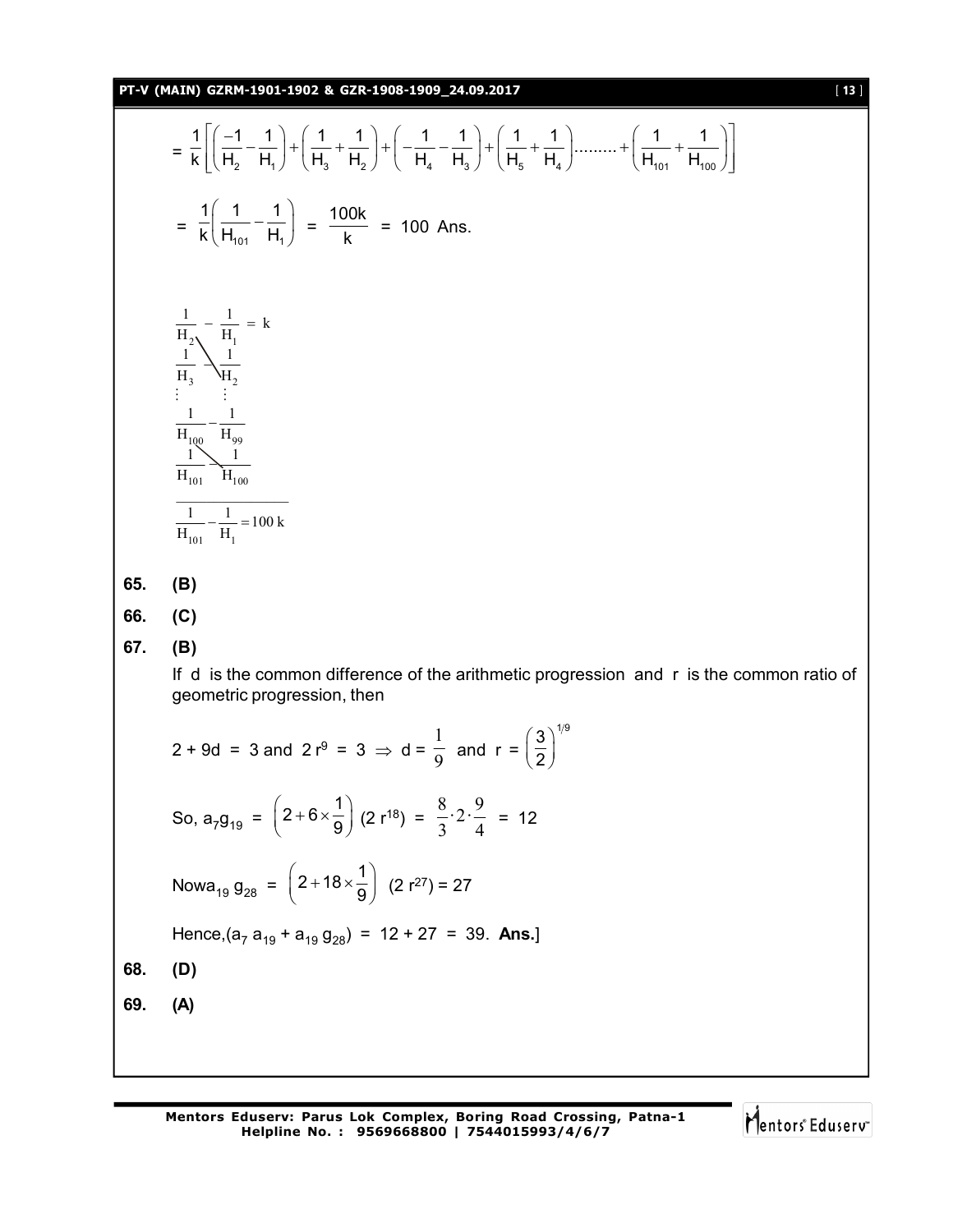| $[14]$         | PT-V (MAIN) GZRM-1901-1902 & GZR-1908-1909_24.09.2017                                                                                       |  |  |
|----------------|---------------------------------------------------------------------------------------------------------------------------------------------|--|--|
| 70.            | (C)                                                                                                                                         |  |  |
|                | S = $\sum_{n=1}^{10} (n+10)^2 - n^2 = \sum_{n=1}^{10} (100+20n) = 1000 + 20 \left( \frac{10 \cdot 11}{2} \right) = 100 (10+11) = 2100$ Ans. |  |  |
| <b>Aliter:</b> |                                                                                                                                             |  |  |
|                | $10[(11 + 1) + (12 + 2) + (13 + 3) +  + (20 + 10)] = 10(1 + 2 + 3 +  + 20)$                                                                 |  |  |
|                | = $10 \times \frac{20}{2} \times (1 + 20) = 10 \times 10 \times 21 = 2100$ Ans.                                                             |  |  |
| 71.            | (D)                                                                                                                                         |  |  |
|                | Let $d_1$ be the common difference,                                                                                                         |  |  |
|                | so, $S_1 = a = T_1$                                                                                                                         |  |  |
|                | S <sub>2</sub> = 4a + $\frac{d}{2}$ $\Rightarrow$ T <sub>1</sub> + T <sub>2</sub> = 4a + $\frac{d}{2}$                                      |  |  |
|                | $\Rightarrow$ T <sub>2</sub> = 3a + $\frac{d}{2}$ = a + d <sub>1</sub>                                                                      |  |  |
|                | $\Rightarrow$ d <sub>1</sub> = T <sub>2</sub> - T <sub>1</sub> = 2a + $\frac{d}{2}$ Ans.]                                                   |  |  |
| 72.            | (C)                                                                                                                                         |  |  |
|                | equation of any line through $(2, 3)$ is y -3 = m(x - 2)                                                                                    |  |  |
|                | $y = mx - 2m + 3$                                                                                                                           |  |  |
|                | area of $\triangle$ OAB = 12                                                                                                                |  |  |
|                | i.e. $\frac{1}{2} \left( \frac{2m-3}{m} \right) (3-2m) = \pm 12$<br>$(0, 3-2m)^8$                                                           |  |  |
|                | taking + sign, we get $(2m+3)^2 = 0$                                                                                                        |  |  |
|                | (2,3)<br>this gives one value of $m = -3/2$                                                                                                 |  |  |
|                | taking negative sign, we get                                                                                                                |  |  |
|                | $\frac{2m-3}{m}$ , 0)<br>$\Omega$<br>$4m^2 - 36m + 9 = 0(D > 0)$                                                                            |  |  |
|                | (0,0)<br>quadratic in m gives 2 values of m                                                                                                 |  |  |
|                | 3 st. lines are possible.                                                                                                                   |  |  |
| 73.            | (A)                                                                                                                                         |  |  |
|                | Equating slopes of P'A and P'Q are equal                                                                                                    |  |  |
|                | $\frac{\lambda - 1}{2} = \frac{3 - 1}{7}$                                                                                                   |  |  |
|                |                                                                                                                                             |  |  |

**Mentors Eduserv: Parus Lok Complex, Boring Road Crossing, Patna-1 Helpline No. : 9569668800 | 7544015993/4/6/7**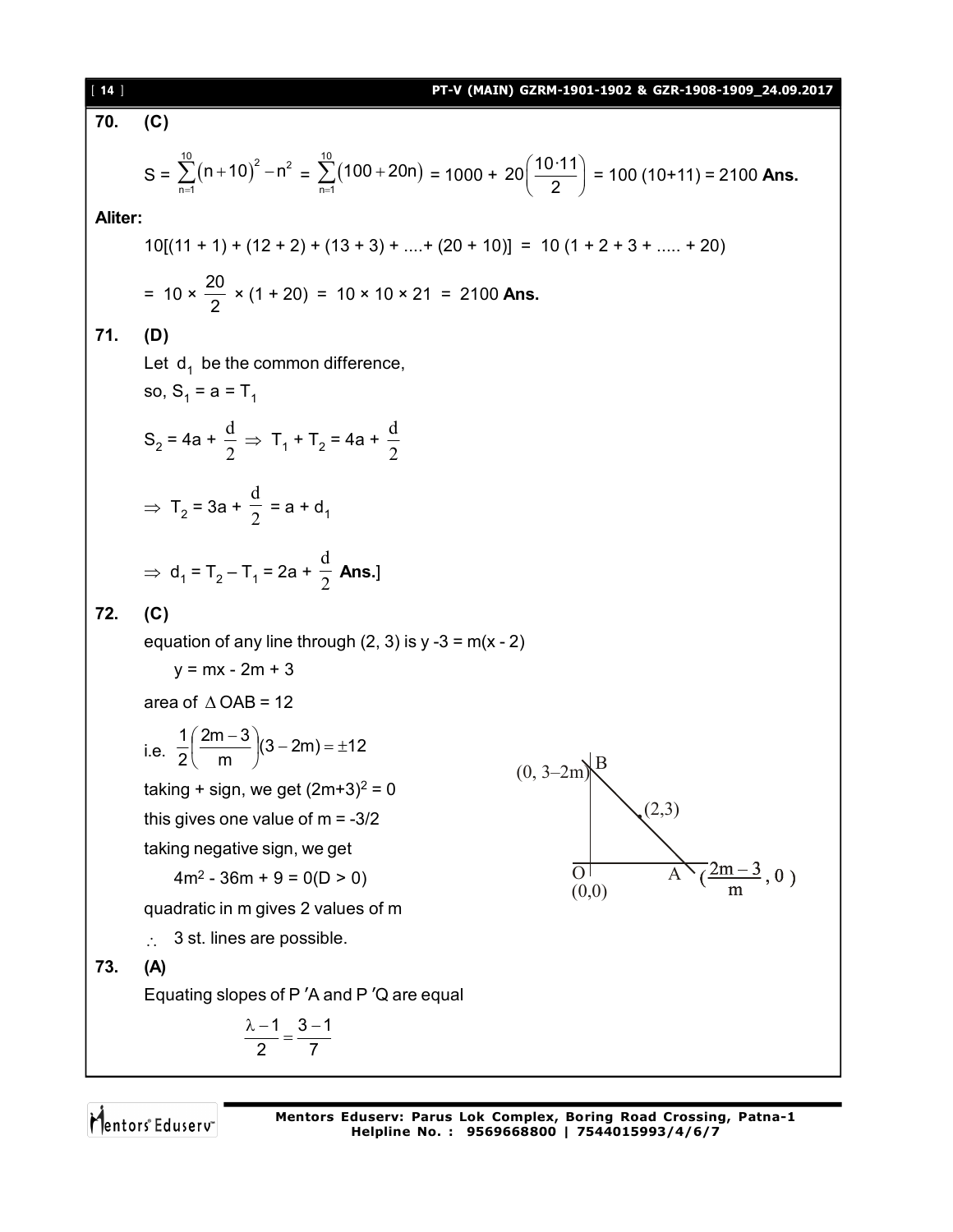

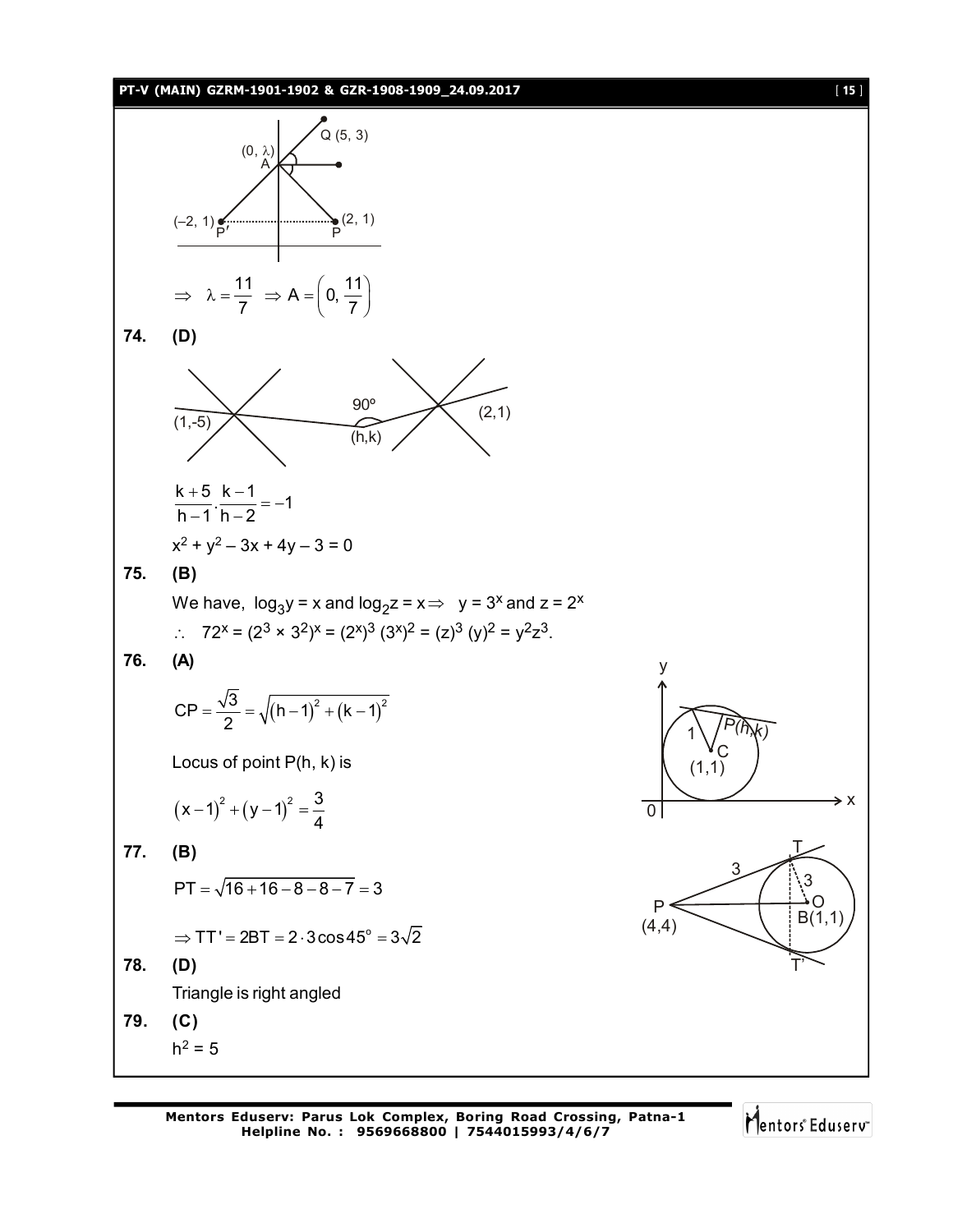| $[16]$ | PT-V (MAIN) GZRM-1901-1902 & GZR-1908-1909_24.09.2017                                                                                                                                                                           |  |
|--------|---------------------------------------------------------------------------------------------------------------------------------------------------------------------------------------------------------------------------------|--|
| 80.    | (A)                                                                                                                                                                                                                             |  |
|        | Centroid is (h,k)                                                                                                                                                                                                               |  |
| 81.    | (C)                                                                                                                                                                                                                             |  |
|        | Lies on director circle                                                                                                                                                                                                         |  |
| 82.    | (A)                                                                                                                                                                                                                             |  |
|        | tan β = 2 sin α. sin γ. cosec (α + γ) = θ cot β = $\frac{\sin(\alpha + \gamma)}{2\sin\alpha \sin\gamma}$                                                                                                                        |  |
|        | i.e. $2 \cot \beta = \frac{\sin \alpha \cos \gamma + \cos \alpha \sin \gamma}{\sin \alpha \sin \gamma} = \cot \alpha + \cot \gamma$                                                                                             |  |
| 83.    | (A)                                                                                                                                                                                                                             |  |
|        | The given condition can be written                                                                                                                                                                                              |  |
|        | $(\cos^2 \alpha + \sin^2 \alpha)^3 - 3 \sin^2 \alpha \cos^2 \alpha (\cos^2 \alpha + \sin^2 \alpha) + k \sin^2 2\alpha = 1$ .                                                                                                    |  |
|        | $\Rightarrow$ (-3/4) sin <sup>2</sup> $\alpha$ + k sin <sup>2</sup> 2 $\alpha$ = 0                                                                                                                                              |  |
|        | showing that $k = 3/4$ .                                                                                                                                                                                                        |  |
| 84.    | (B)                                                                                                                                                                                                                             |  |
|        | $\frac{\cos x \tan x}{k^2} + \frac{1}{\tan x} + \frac{\sin x}{1 + \cos x} = \frac{\sin x}{k^2} + \frac{\cos x (1 + \cos x) + \sin^2 x}{\sin x (1 + \cos x)} = \frac{a}{k} + \frac{1}{\sin x} = \frac{1}{\sin x} + \frac{1}{ak}$ |  |
| 85.    | (B)                                                                                                                                                                                                                             |  |
|        | ∴ $-\frac{\pi}{2} \leq \theta \leq \frac{\pi}{2}$ $\implies -1 \leq \sin \theta \leq 1$                                                                                                                                         |  |
|        | Here $0 < \sin\theta < 1$ $\Rightarrow \log_{\sin\theta} \cos 2\theta = 2$                                                                                                                                                      |  |
|        | $\cos 2\theta = \sin^2 \theta \implies 1 - 2\sin^2 \theta = \sin^2 \theta$                                                                                                                                                      |  |
|        | $3\sin^2\theta \Rightarrow 1 \Rightarrow \sin^2\theta = \frac{1}{3}$                                                                                                                                                            |  |
|        | $\therefore$ sin $\theta = \frac{1}{\sqrt{3}}$ { $\therefore$ 0 < sin $\theta$ < 1} a unique solution                                                                                                                           |  |
| 86.    | (A)                                                                                                                                                                                                                             |  |
|        | sin $2\beta = \sqrt{\sin \alpha \cdot \cos \alpha}$                                                                                                                                                                             |  |
|        | $\cos 4\beta = 1 - 2\sin^2 2\beta = 1 - 2\sin \alpha \cdot \cos \alpha = (\sin \alpha - \cos \alpha)^2 = 2\sin^2 \left(\alpha - \frac{\pi}{4}\right)$                                                                           |  |
|        | or = 2 sin <sup>2</sup> $\left(\frac{\pi}{4} - \alpha\right)$                                                                                                                                                                   |  |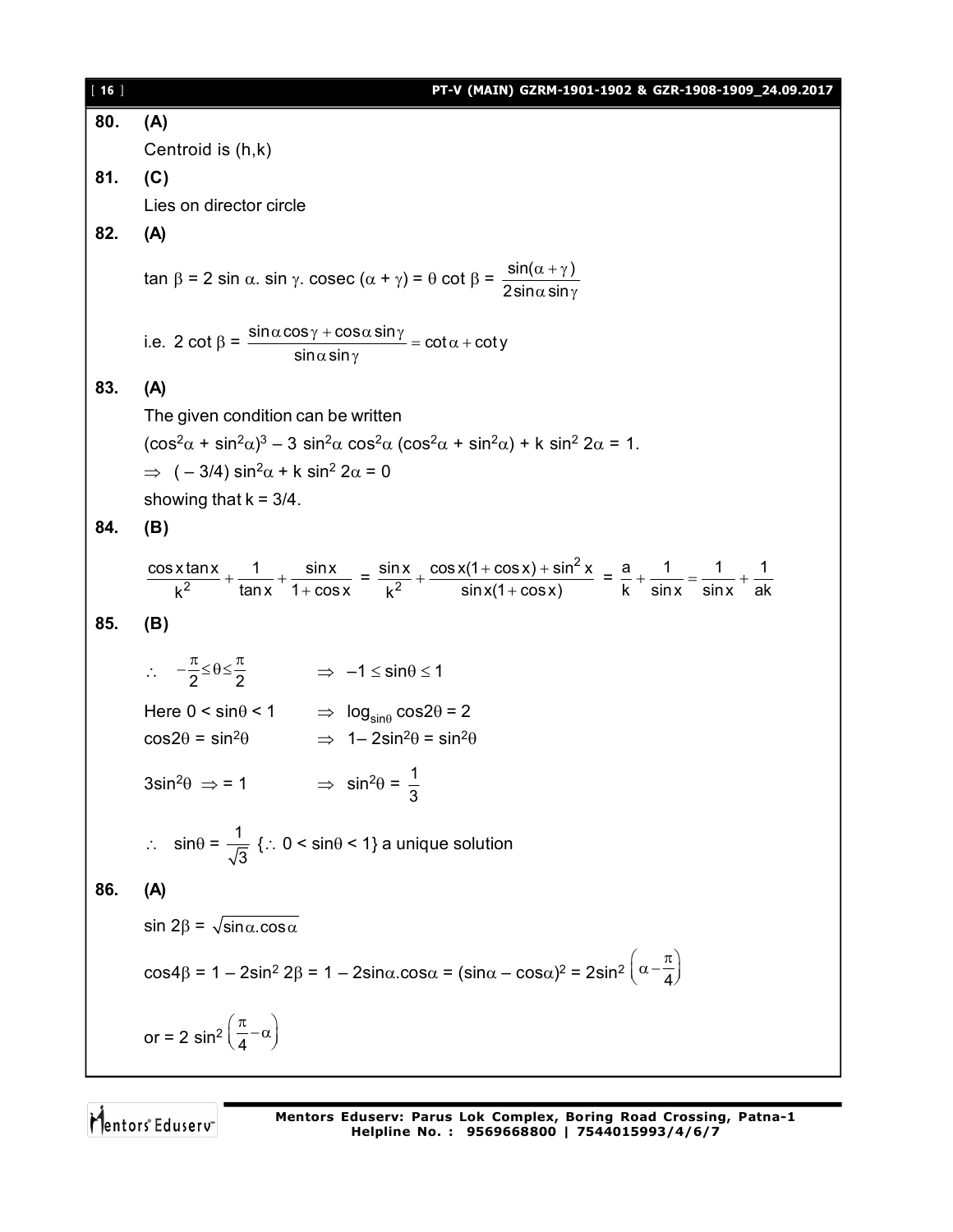**87. (C)** Slope of OQ =  $\frac{4}{3}$ 3 Slope of OR =  $-\frac{3}{4}$ 4  $\therefore \angle$  ROQ = 90°  $\therefore \angle$  QPR =  $\frac{\pi}{4}$ 4 **88. (B)**  $y = mx$  be chord the points of intersection are given by  $x^2$  (1 + m<sup>2</sup>) – x(3 + 4m) – 4 = 0  $\therefore$   $X_1 + X_2 =$  $\ddot{}$  $+ m<sup>2</sup>$  $3 + 4m$  $\frac{1}{1+m^2}$  and  $x_1 x_2 = \frac{1}{1+m^2}$ –4  $1 + m$ Since (0, 0) divides the point of  $(x_1, y_1)$  and  $(x_2, y_2)$  in the ratio 1 : 4  $\therefore$   $x_2 = -4x_1$ then  $-3x<sub>1</sub> =$  $^{+}$  $+m<sup>2</sup>$  $3 + 4m$  $\frac{1}{1+m^2}$  and  $-4x_1^2 = -\frac{1}{1+m^2}$ –4  $1 + m$  $\therefore$  9 + 9m<sup>2</sup> = 9 + 16m<sup>2</sup> + 24m i.e. m = 0,  $-\frac{24}{7}$ 7 :. the lines are  $y = 0$  and  $7y + 24x = 0$ **89. (D)**  $\therefore$   $x^2 + y^2 - 2x - 2y - 6 = 0$  $\therefore$  radius =  $\sqrt{8}$  $\therefore$  PT =  $\sqrt{2a^2 - 4a - 6}$  $2a^2 - 4a - 6$  :  $\tan \theta = \frac{\sqrt{2}}{\sqrt{2}}$  $2\sqrt{2}$  $2\sqrt{a^2 - 2a - 3}$  $\therefore \frac{\pi}{2}$  $\frac{\pi}{3}$  < 2 $\theta$  <  $\pi$   $\Rightarrow$   $\frac{\pi}{6}$  $\frac{\pi}{6}$  <  $\theta$  <  $\frac{\pi}{2}$ 2  $\Rightarrow$ 1  $\frac{1}{3}$  < tan  $\theta$  <  $\infty$   $\Rightarrow$ 1  $\frac{1}{3}$  <  $\frac{1}{\sqrt{a^2}}$ 2  $\frac{1}{a^2-2a-3}$  <  $\infty$  $\Rightarrow \frac{1}{2^2}$ 4  $\frac{4}{a^2-2a-3}$   $-\frac{1}{3}$  $\frac{1}{3} > 0 \Rightarrow$  $\ddot{}$  $^{+}$  $(a-5)(a+3)$  $\frac{(a-3)(a+1)}{(a-3)(a+1)}$   $\Rightarrow$  a  $\in$  (-3, -1)  $\cup$  (3, 5)